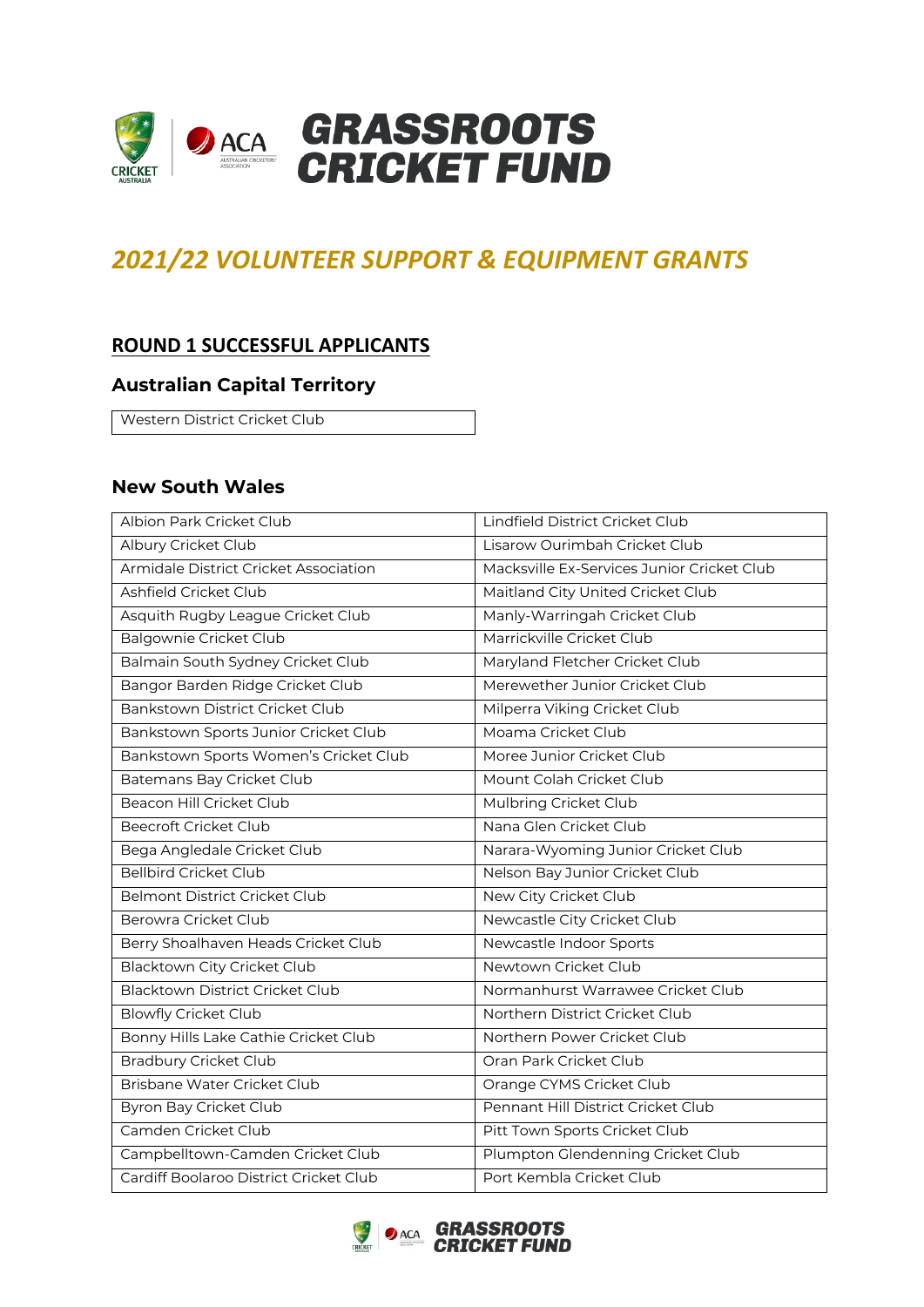| Casino Junior Cricket Club                   | Port Macquarie Junior Cricket Club           |
|----------------------------------------------|----------------------------------------------|
| Casino Magpies Cricket Club                  | Ramsgate RSL Cricket Club                    |
| Charlestown Junior Cricket Club              | Robertson Burrawang Cricket Club             |
| Clarence Town Cricket Club                   | Roseville Junior Cricket Club                |
| Coleambally Cricket Club                     | Rouse Hills Rams Cricket Club                |
| Como Jannali Cricket Club                    | Rovers Cricket Club                          |
| Coolamon Cricket Club                        | Ryde Hunters Cricket Club                    |
| Corowa Cricket Club                          | Sawtell Cricket Club                         |
| Corrimal Junior Cricket Club                 | Schofields Cricket Club                      |
| Cromer Cricket Club                          | Seaforth Cricket Club                        |
| Cronulla Seagulls Cricket Club               | Seven Hills Toongabbie Cricket Club          |
| Cudgen Cricket Club                          | South Services Cricket Club                  |
| Dapto Cricket Club                           | South Wagga Blues Cricket Club               |
| Deniliquin Rhinos Cricket Club               | South West Rocks Cricket Club                |
| Denman Junior Cricket Club                   | Southern Lakes Cricket Club                  |
| Diggers Cricket Club                         | Southern Spirit Cricket Club                 |
| Dubbo Sports World                           | St Christopher's Cricket Club                |
| East Albury Cricket Club                     | St Ives Junior Cricket Club                  |
| Eastern Suburbs Cricket Club                 | St John Bosco Cricket Club                   |
| Engadine Dragons Cricket Club                | St Michaels Cricket Club                     |
| Epping District Cricket Club                 | Strathfield Cricket Club                     |
| Forest District Cricket Club                 | Super Sikhs Sports and Cultural Cricket Club |
| Frederickton Sports Cricket Club             | Sussex Inlet District Cricket Club           |
| <b>GDSC Easts Cricket Club</b>               | Swansea Caves Cricket Club                   |
| Gerringong Cricket Club                      | Sydney Cricket Club                          |
| <b>Glen Innes Junior Cricket Association</b> | <b>Taree United Cricket Club</b>             |
| Glenorie Cricket Club                        | Tenambit Morpeth District Cricket Club       |
| Goonellabah Workers Sport Cricket Club       | Terrigal Matcham Cricket Club                |
| Gresford Vacy Colts Junior Cricket Club      | The Entrance District Cricket Club           |
| Greta Branxton United Cricket Club           | The Peninsula Cricket Club                   |
| Gunnedah Junior Cricket Association          | The Rail Cricket Club                        |
| Helensburgh Junior Cricket Club              | Thornleigh Sports & Recreation Club          |
| Hills Barbarians Cricket Club                | Thornton Park District Cricket Club          |
| Hornsby District Cricket Club                | Urunga Cricket Club                          |
| Hoxton Park Tigers Cricket Club              | Valentine Eleebana Cricket Club              |
| Illawong Menai Cricket Club                  | Wagga City Cricket Club                      |
| Ingleburn RSL Cricket Club                   | Wagga Wagga RSL Bulldogs Cricket Club        |
| Iron Cove Tigers Cricket Club                | Waratah-Mayfield District Cricket Club       |
| Jindabyne Tigers Cricket Club                | Warnervale Cricket Club                      |
| Keira Cricket Club                           | Wauchope RSL Cricket Club                    |
| Kellyville Ridge Cricket Club                | Wentworthville Leagues Cricket Club          |
| Kenthurst Cricket Club                       | West Pennant Hills Cherrybrook Cricket Club  |
| Kiama Cricket Club                           | West Pymble Cricket Club                     |
| Kincumber Avoca Cricket Club                 | Western Suburbs Cricket Club - Maitland      |
| Kingsgrove Cricket Club                      | Western Suburbs Junior Cricket Club          |
| Kissing Point Cricket Club                   | Wests Illawarra Cricket Club                 |
|                                              |                                              |

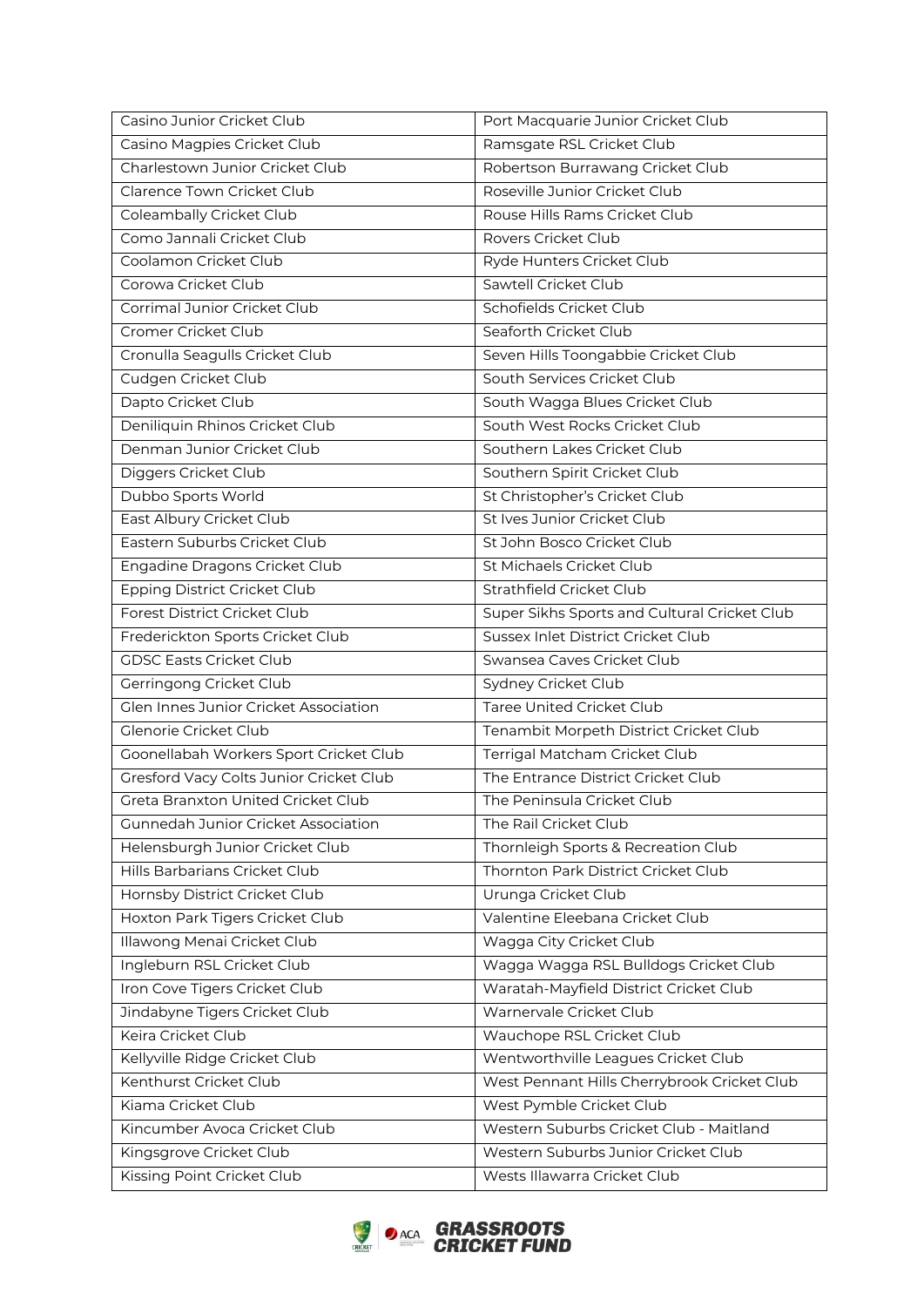| Kooringal Colts Cricket Club       | Wilberforce Cricket Club                 |
|------------------------------------|------------------------------------------|
| Kurri Weston District Cricket Club | Wingello Tigers Cricket Club             |
| Lake Illawarra South Cricket Club  | Wollongong District Cricket Club         |
| Lake Macquarie Junior Cricket Club | Wyong District Cricket Club              |
| Lakemba Cricket Club               | <b>Yass District Cricket Association</b> |

## **Northern Territory**

| Complete Construction Works Cricket Club | Palmerston Cricket Club    |
|------------------------------------------|----------------------------|
| Darwin Cricket Club                      | Tracy Village Cricket Club |
| Nightcliff Cricket Club                  |                            |

# **Queensland**

| Alberton Ormeau Cricket Club                      | Moura Cricket Club                    |
|---------------------------------------------------|---------------------------------------|
| Atherton Cricket Association                      | Mulgrave Combined Cricket Association |
| Bowen Cricket Club                                | Nanango & District Cricket Club       |
| Brothers Cricket Club - Bundaberg                 | North Bundaberg Cricket Club          |
| Bulimba Cricket Club                              | Northern Suburbs Cricket Club         |
| Bundamba Strollers Cricket Club                   | Norths Cricket Club - Cairns          |
| Burleigh Cricket Club                             | Oakey Junior Cricket Club             |
| Central Districts Cricket Club                    | Palmwoods Cricket Club                |
| Gold Coast Indoor Sport                           | Rovers Cricket Club - Cairns          |
| Goondiwindi & District Junior Cricket Association | Sarina Cricket Association            |
| <b>Gympie Regional Cricket Association</b>        | Southern Suburbs Cricket Club         |
| Helensvale Pacific Pines Cricket Club             | Southport Labrador Cricket Club       |
| Hervey Bay Cricket Association                    | Souths Junior Cricket Club            |
| Home Hill Cricket Association                     | Tamborine Mountain Cricket Club       |
| Innisfail And District Cricket Association        | Tully District Cricket Association    |
| Kenmore Cricket Club                              | United Cricket Club                   |
| Kuraby Knight Cricket Club                        | Wanderers Cricket Club                |
| Magpies Cricket Club - Mackay                     | Weipa Junior Cricket Club             |
| Marburg Mt Crosby Thunder Cricket Club            | Wildcatz Indoor Sports                |
| Mareeba & District Cricket Club                   | Wilston North Junior Cricket Club     |
| Maroochydore Cricket Club                         | Wolston Park Centenary Cricket Club   |
| Maryborough District Cricket Association          | YMCA Bundaberg Cricket Club           |
| Mission Beach Cricket Club                        |                                       |

## **South Australia**

| Millicent Cricket Club          |
|---------------------------------|
|                                 |
| Modbury Sporting Club           |
|                                 |
| Morphettville Park Cricket Club |
|                                 |
| Para Hills Cricket Club         |
|                                 |
| Pinnaroo Cricket Club           |
|                                 |
|                                 |

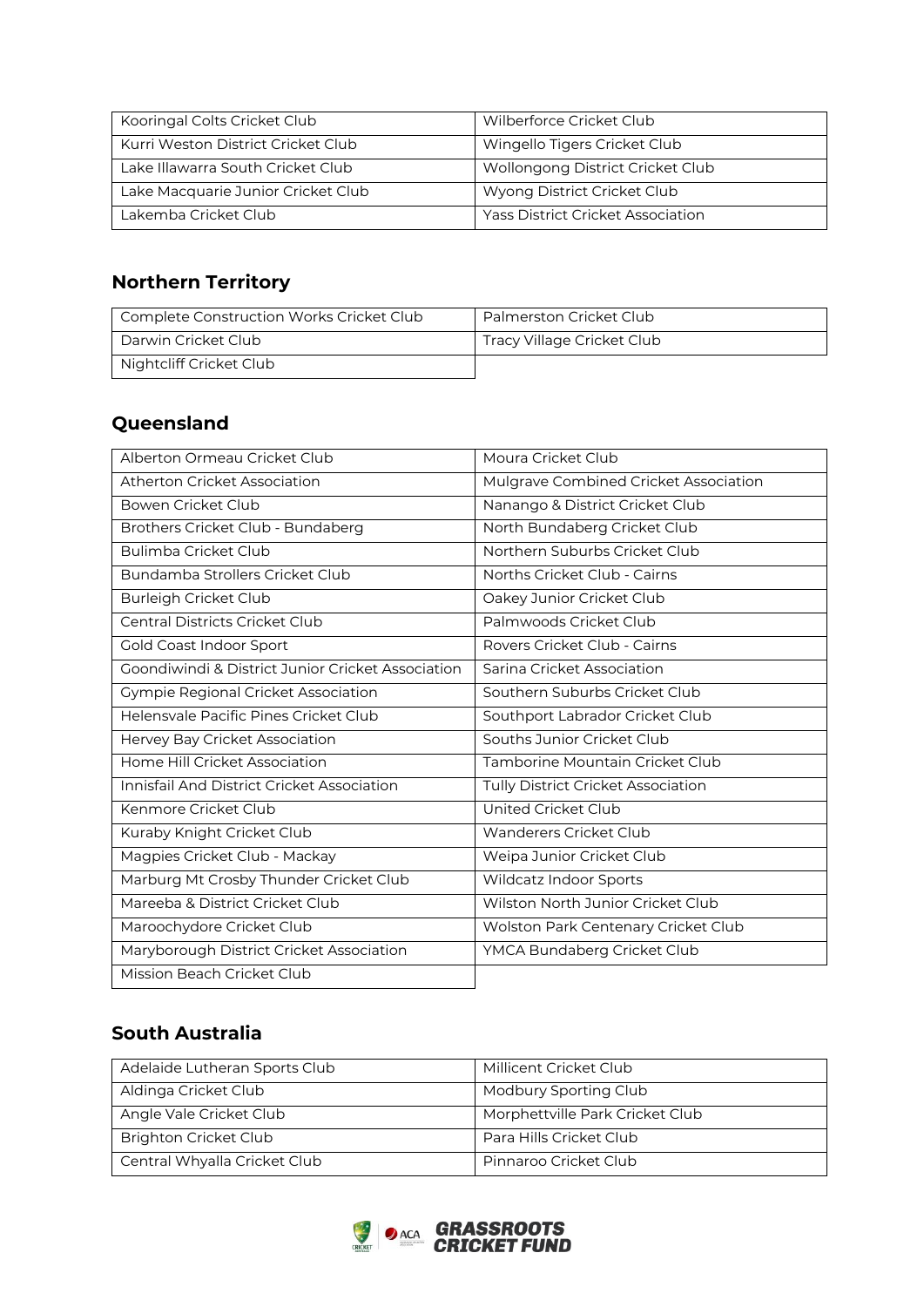| East Torrens District Cricket Club  | Prospect Cricket Club                    |
|-------------------------------------|------------------------------------------|
| Fastern Park Cricket Club           | Reynella Cricket Club                    |
| Fastern Suburbs Junior Cricket Club | Sheidow Park Cricket Club                |
| Fitzroy Community Club              | Solomontown North Cricket Club           |
| Flinders Park Cricket Club          | South Augusta Cricket Club               |
| Gaza Sports & Community Club        | South Road Cricket Club                  |
| Glenunga Cricket Club               | Stirling Cricket Club                    |
| Goodwood Cricket Club               | Tanunda Cricket Club                     |
| Greenock Cricket Club               | Tea Tree Gully Cricket Club              |
| Gumeracha Cricket Club              | The Echunga Cricket Club                 |
| Ingle Farm District Cricket Club    | The Strathalbyn Cricket Club             |
| Jervois Cricket Club                | Unley Cricket Club                       |
| Keswick Cricket Club                | Uraidla Cricket Club                     |
| Lenswood Ranges Cricket Club        | Virginia Cricket Club                    |
| Light Pass Cricket Club             | Vishva Hindu Parishad Sports Association |
| Lyndoch Cricket Club                | Wandearah Cricket Club                   |
| Marion Cricket Club                 | Woodville South Cricket Club             |
| Mawson Lakes Cricket Club           |                                          |

## **Tasmania**

| Kettering Cricket Club            | Riverside Cricket Club             |
|-----------------------------------|------------------------------------|
| Latrobe Demons Cricket Club       | Sheffield Cricket Club             |
| Margate Cricket Club              | Slab Road Cricket Club             |
| Montagu Bay Cricket Club          | Sorell Cricket Club                |
| Mowbray Cricket Club              | South Launceston Cricket Club      |
| New Norfolk District Cricket Club | St Aidans Cricket Club             |
| North Hobart Cricket Club         | The Cricket Hub Tasmania           |
| Port Sorell Cricket Club          | Wynyard And Districts Cricket Club |
| Richmond Cambridge Cricket Club   |                                    |

## **Victoria**

| Alexander Thomson Cricket Club    | Kerrimuir United Cricket Club |
|-----------------------------------|-------------------------------|
| Anglesea Cricket Club             | <b>Kew Cricket Club</b>       |
| Apollo Bay Cricket Club           | Kilsyth Cricket Club          |
| Balwyn Cricket Club               | Kingston Heath Cricket Club   |
| Balwyn Saints Cricket Club        | Knoxfield Cricket Club        |
| Bannockburn Cricket Club          | Koonung Heights Cricket Club  |
| Barrabool Cricket Club            | Laharum Cricket Club          |
| Beaumaris Cricket Club            | Laurimar Cricket Club         |
| Beechworth Wanderers Cricket Club | Leopold Cricket Club          |
| <b>Bell Park Cricket Club</b>     | Lilydale Cricket Club         |
| Bentleigh Cricket Club            | Long Island Cricket Club      |
| Berwick Cricket Club              | Macedon Cricket Club          |
| Birregurra Cricket Club           | Mackie Cricket Club           |

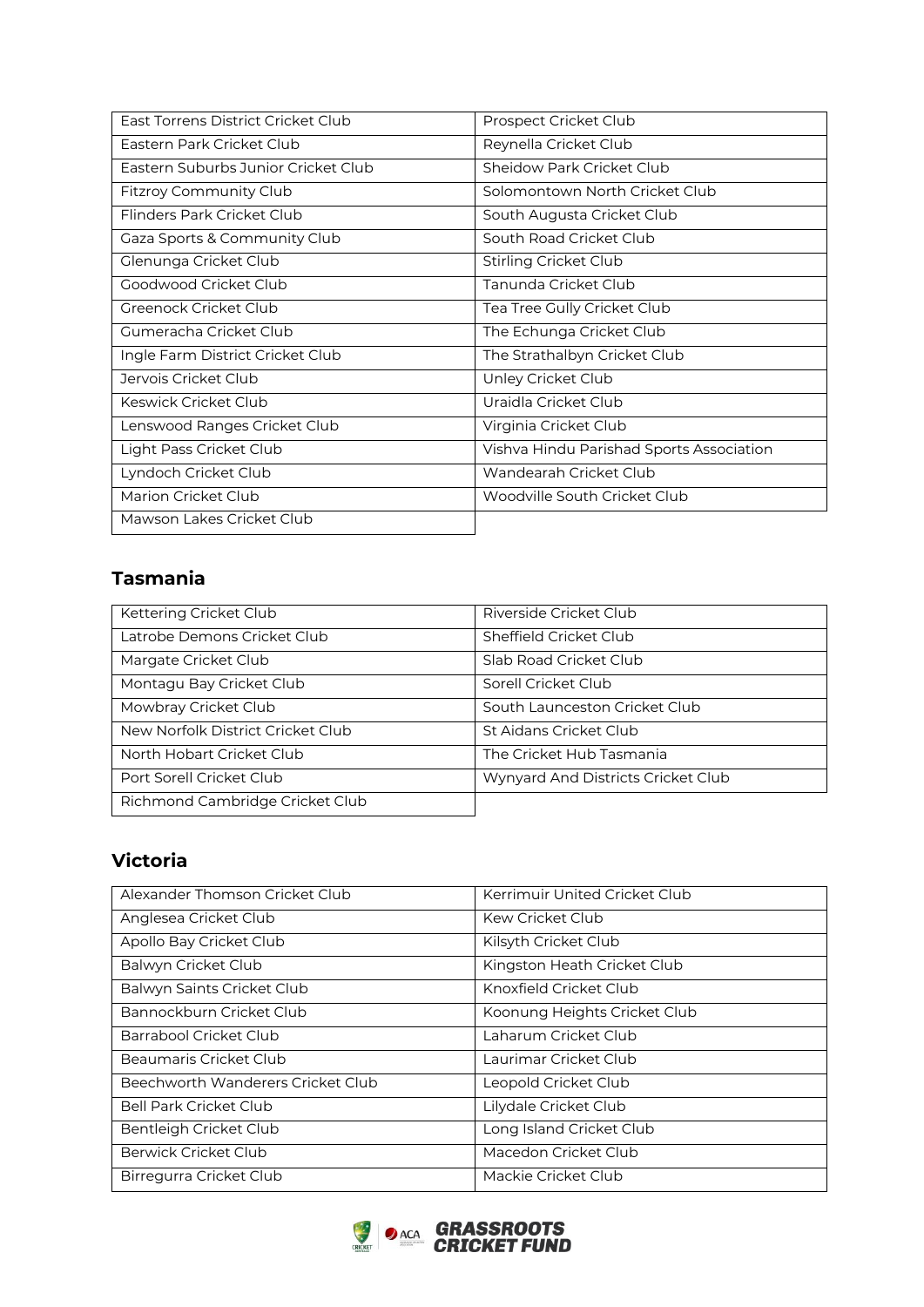| Bonbeach Cricket Club                          | Manifold Heights Cricket Club      |
|------------------------------------------------|------------------------------------|
| <b>Boneo Cricket Club</b>                      | Marshall Cricket Club              |
| Boroondara Cricket Club                        | McKinnon Cricket Club              |
| Brierly Christ Church Cricket Club             | Melton Cricket Club                |
| <b>Brighton Cricket Club</b>                   | Mirboo North Cricket Club          |
| <b>Brighton District Cricket Club</b>          | Modewarre Cricket Club             |
| <b>Brunswick Cricket Club</b>                  | Mont Albert Cricket Club           |
| Bulleen Templestowe Cricket Club               | Mooroolbark Cricket Club           |
| <b>Burwood District Cricket Club</b>           | Mount Beauty United Cricket Club   |
| <b>Burwood Uniting Canterbury Cricket Club</b> | Mount Martha Cricket Club          |
| Carlisle Park Vikings Cricket Club             | Mount Waverley Cricket Club        |
| Carnegie Cricket Club                          | Murgheboluc Cricket Club           |
| Carnegie South Cricket Club                    | Nerrena Cricket Club               |
| Carrum Cricket Club                            | Noble Park Cricket Club            |
| Charlton Cricket Club                          | North Alphington Cricket Club      |
| Clayton District Cricket Club                  | North Ballarat Cricket Club        |
| Clifton Hill Cricket Club                      | North Balwyn Cricket Club          |
| Cluden Cricket Club                            | North Geelong Cricket Club         |
| Cobden Cricket Club                            | Nyora Cricket Club                 |
| Colac City United Cricket Club                 | Officer Cricket Club               |
| Colac West Cricket Club                        | Omega Cricket Club                 |
| Collegians Cricket Club                        | Phillip Island Cricket Club        |
| Collendina Cricket Club                        | Queenscliff Cricket Club           |
| Craigieburn Cricket Club                       | Riddell Cricket Club               |
| Deepdene Uniting Cricket Club                  | Romsey Cricket Club                |
| Deer Park Cricket Club                         | Rosebud Cricket Club               |
| Drysdale Cricket Club                          | Russell's Creek Cricket Club       |
| East Belmont Cricket Club                      | Salesian Old Boys Cricket Club     |
| East Bentleigh Central Cricket Club            | St Andrews Cricket Club - Hamilton |
| East Box Hill Cricket Club                     | St Brigid's St Louis Cricket Club  |
| East Malvern Tooronga Cricket Club             | St Joseph's Cricket Club - Geelong |
| East Ringwood Cricket Club                     | St Kilda Cricket Club              |
| East Sandringham Cricket Club                  | Sunbury Cricket Club               |
| Edinburgh Cricket Club                         | Surrey Hills Cricket Club          |
| Elwood Cricket Club                            | Taylors Lakes Cricket Club         |
| <b>Emerald Cricket Club</b>                    | Templeton Cricket Club             |
| Emmanuel South Oakleigh Cricket Club           | The Basin Cricket Club             |
| Endeavour Hills Cricket Club                   | <b>Torquay Cricket Club</b>        |
| Footscray Angliss Cricket Club                 | Traralgon Centrals Cricket Club    |
| Geelong City Cricket Club                      | Trinity Willison Cricket Club      |
| Geelong Cricket Club                           | Upwey Tecoma Cricket Club          |
| Geelong West Cricket Club                      | Vermont Cricket Club               |
| Gellibrand Cricket Club                        | Wallan District Cricket Club       |
| <b>Grand United Cricket Club</b>               | Wantirna South Cricket Club        |
| Greensborough Cricket Club                     | <b>Warrion Cricket Club</b>        |
| Hampton Cricket Club                           | Washington Park Cricket Club       |

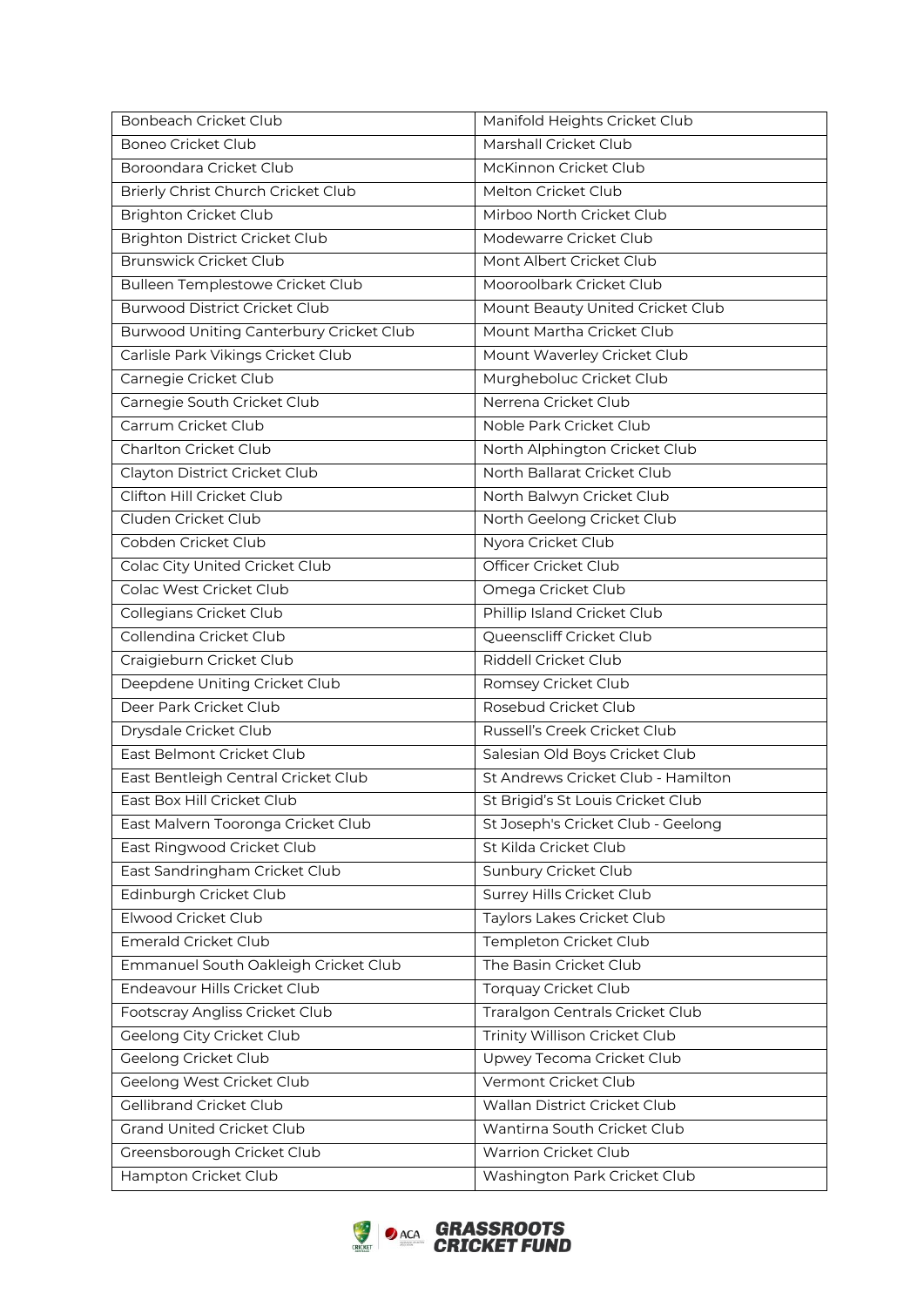| Hawthorn Cricket Club      | Williamstown Cricket Club    |
|----------------------------|------------------------------|
| Heathmont Cricket Club     | Wodonga Raiders Cricket Club |
| Highton Cricket Club       | Wyclif Cricket Club          |
| Hoddles Creek Cricket Club | Yarra Junction Cricket Club  |
| Hurstbridge cricket club   | Yarraville Cricket Club      |

### **Western Australia**

| Ascot Eagles Junior Cricket Club         | Leschenault Cricket Club               |
|------------------------------------------|----------------------------------------|
| <b>Australs North Cricket Club</b>       | Margaret River Hawks Cricket Club      |
| Bateman Junior Cricket Club              | Mt Lawley Inglewood Cricket Club       |
| Bedford Junior Cricket Club              | Narrogin Towns Cricket Club            |
| <b>Bentley Cricket Club</b>              | Nickol Hawks Cricket Club              |
| Boddington Cricket Club                  | North Beach Carine Junior Cricket Club |
| Cockburn Junior Cricket Club             | Northam Junior Cricket Association     |
| Coolbinia West Perth Junior Cricket Club | Royals Kenwick Cricket Club            |
| Dunsborough Junior Cricket Club          | South Perth Junior Cricket Club        |
| Ellenbrook Rangers Cricket Club          | Subiaco Marist Cricket Club            |
| Harvey Benger Cricket Club               | Swanbourne Cricket Club                |
| Joondalup District Cricket Club          | Vasse Cricket Club                     |
| Kalamunda Cricket Club                   | Warwick Greenwood Junior Cricket Club  |
| Kardinya Junior Cricket Club             | Wembley Districts Junior Cricket Club  |
| Kingsley Woodvale Junior Cricket Club    | <b>Willetton District Cricket Club</b> |
| Leederville Cricket Club                 |                                        |

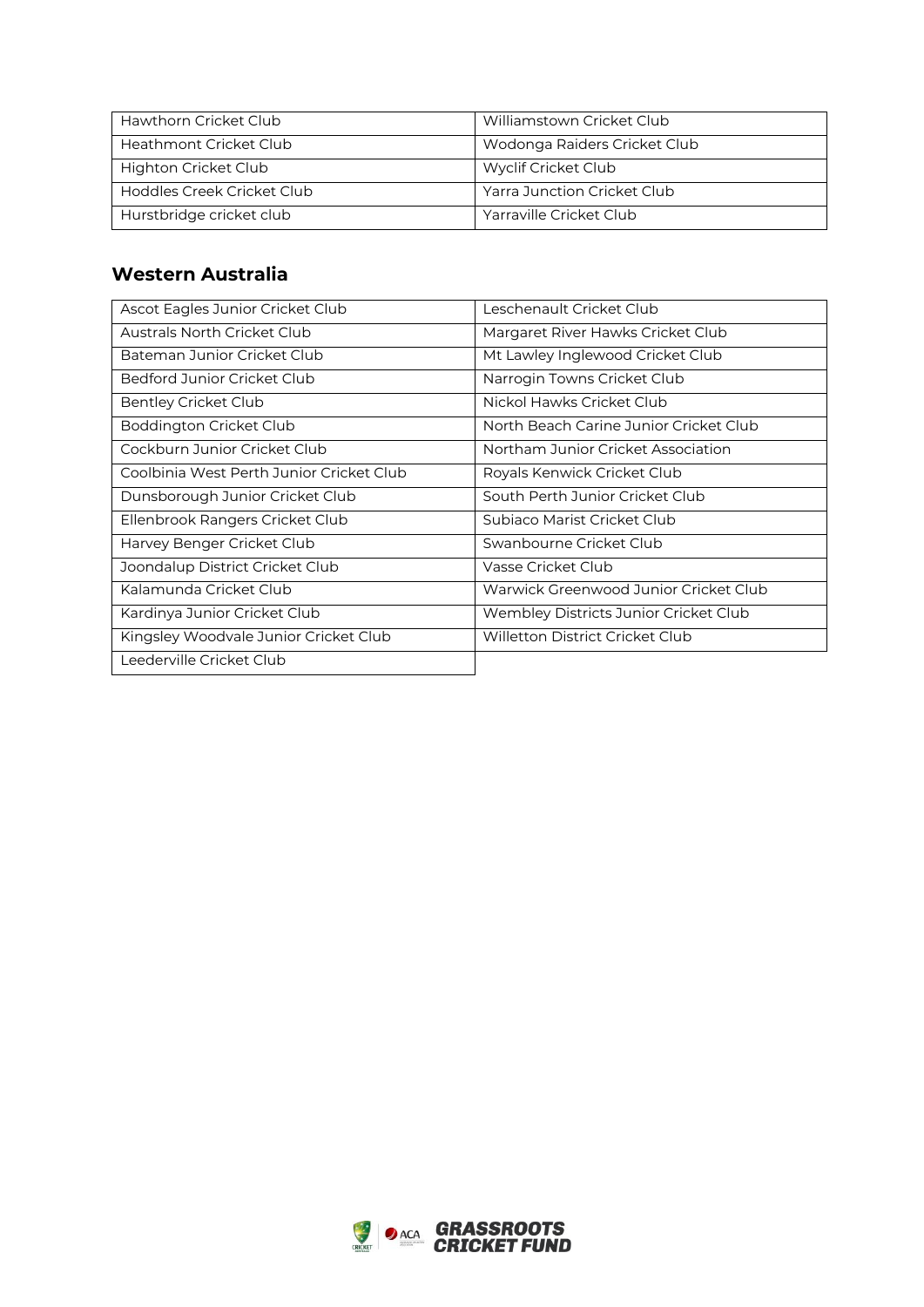# **ROUND 2 SUCCESSFUL APPLICANTS**

## **Australian Capital Territory**

| Canberra Rhinos Cricket Club | Yerrabi District Cricket Club |
|------------------------------|-------------------------------|
| Weston Indoor Sports         |                               |

### **New South Wales**

| Alstonville And District Junior Cricket Club | Marist Brothers Lismore Cricket Club          |
|----------------------------------------------|-----------------------------------------------|
| Auburn District Cricket Club                 | Murwillumbah Cricket Club                     |
| <b>Ballina Bears Cricket Club</b>            | National Indoor Sports Campbelltown           |
| <b>Bangalow Cricket Club</b>                 | National Indoor Sports St Mary's              |
| Barham Koondrook Cricket Club                | National Sports Club of Australia             |
| Bathurst City Colts Sporting Club            | Northern Districts Butchers Cricket Club      |
| Beechwood Cricket Club                       | Northern Districts Junior Cricket Club        |
| Bellingen Cricket Club                       | Northern Suburbs Maitland Cricket Club        |
| <b>Blue Mountains Cricket Association</b>    | Nulla Cricket Club                            |
| <b>Bowral Cricket Club</b>                   | Old Bar Cricket Club                          |
| <b>Brothers Cricket Club</b>                 | Pendle Hill Colts Cricket Club                |
| Camden Haven Cricket Club                    | Port Stephens Cricket Club                    |
| Castle Hill RSL Cricket Club                 | Pottsville Cricket Club                       |
| Centrals Cricket Club                        | Rand Cricket Club                             |
| Clunes Junior Cricket Club                   | Randwick Petersham Cricket Club               |
| Clydesdale Farm Cricket Club                 | Raymond Terrace District Cricket Club         |
| Coffs Colts Cricket Club                     | Rooty Hill RSL Cricket Club                   |
| Colyton St Clair Colts Cricket Club          | Ropes Crossing Cricket Club                   |
| Condobolin Junior Cricket Association        | Shellharbour Cricket Club                     |
| <b>Coutts Crossing Cricket Club</b>          | Singleton District Junior Cricket Association |
| Cranebrook Cricket Club                      | South Dubbo Junior Cricket Club               |
| Dungog Junior Cricket Club                   | St Clair Hawks Cricket Club                   |
| Eastern District Cricket Club                | St Patricks Cricket Club                      |
| Eastern Suburbs Cricket Club                 | Stockton Junior Cricket Club                  |
| Fairfield Liverpool Cricket Club             | Stuart's Point Eungai Cricket Club            |
| Galungara Cricket Club                       | Summer Hill Cricket Club                      |
| Glenmore Park Cricket Club                   | Sylvania Heights Cricket Club                 |
| Gundagai District Cricket Association        | Taree West Cricket Club                       |
| Gymea Bay Cricket Club                       | Temora & District Junior Cricket Club         |
| Harbord Devils Junior Cricket Club           | Tenterfield Junior Cricket Club               |
| Harwood Cricket Club                         | Terranora Lakes Cricket Club                  |
| Henty & District Cricket Club                | Tintenbar East Ballina Cricket Club           |
| Hillston Junior Cricket Association          | Trundle Junior Cricket Club                   |
| Hotel Cessnock Cricket Club                  | Tucabia-Copmanhurst Cricket Club              |
| Jordan Springs Cricket Club                  | Tweed Banora Colts Cricket Club               |
| Lavington Panthers Cricket Club              | <b>Ulladulla United Cricket Club</b>          |
| Leichhardt Wanderers Cricket Club            | Wallsend RSL Junior Cricket Club              |
| Lennox Head Cricket Club                     | West Wyalong Junior Cricket Association       |
| Lismore Northern District Cricket Club       | Western Suburbs District Cricket Club         |
| Lismore Workers Cricket Club                 | Westlawn Cricket Club                         |
| Maclean United Cricket Club                  | Yamba Cricket Club                            |
| Magpies Cricket Club Campbelltown            | Young Junior Cricket Association              |
| Maitland Indoor Sports Centre                |                                               |

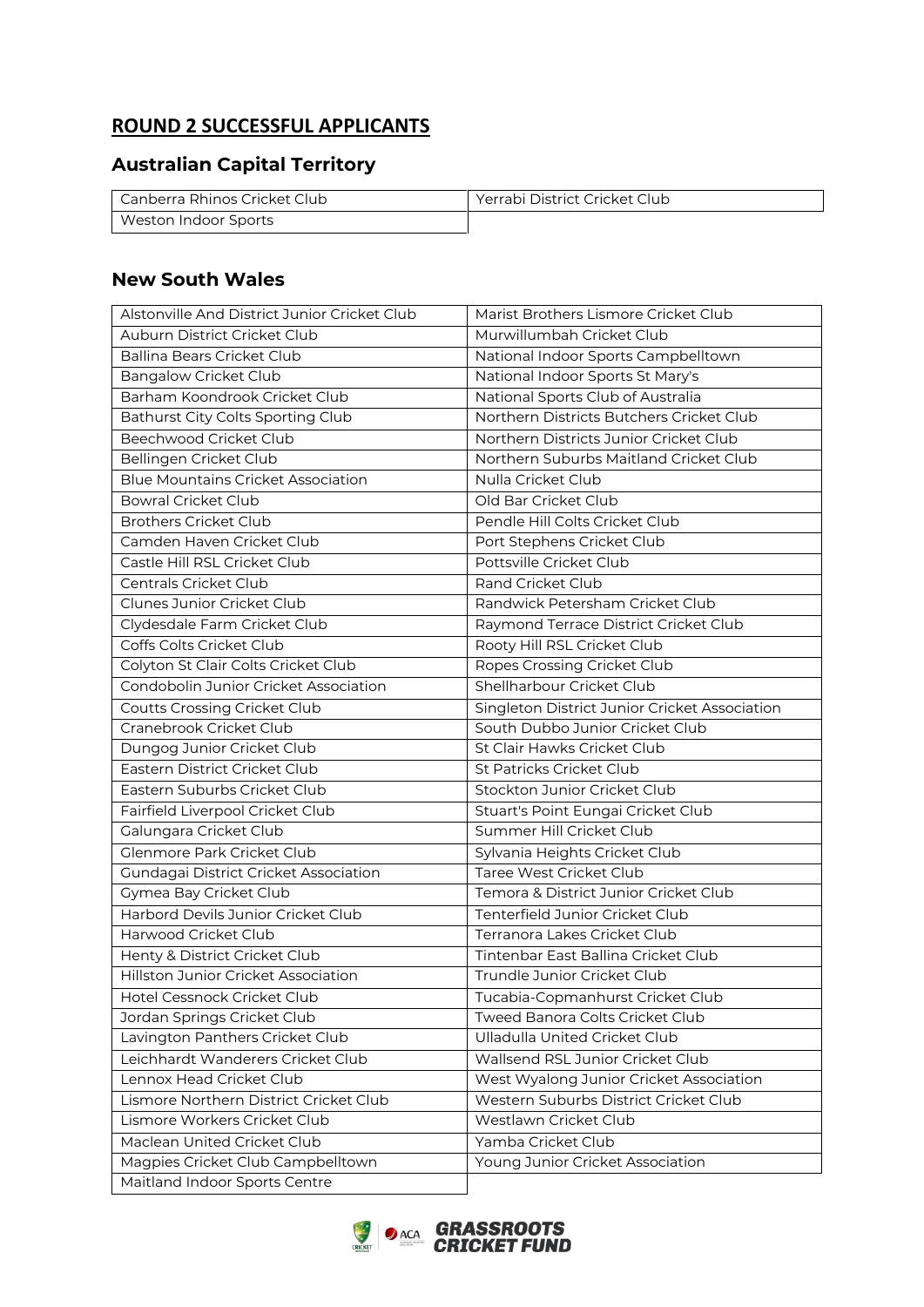## **Northern Territory**

| l Southern Districts Cricket Club | Waratah Cricket Club |
|-----------------------------------|----------------------|

## **Queensland**

| Across The Waves Cricket Club             | Laidley District Cricket Club           |
|-------------------------------------------|-----------------------------------------|
| Barron River Cricket Club                 | Loganholme Cricket Club                 |
| Beaudesert Cricket Club                   | Moggill Cricket Club                    |
| Beenleigh Pirates Cricket Club            | Northern Beaches Cricket Club           |
| <b>Biloela Junior Cricket Association</b> | Norths Cricket Club                     |
| Bonogin Valley Bulls Cricket Club         | Palm Beach Currumbin Cricket Club       |
| Boyne Tannum Cricket Club                 | Pioneer Valley Cricket                  |
| Brisbane Super Kings Cricket Club         | Proserpine Junior Cricket Association   |
| Broadbeach Robina Cricket Club            | Redlands Cricket Club                   |
| <b>Brothers Cricket Club Mackay</b>       | Redlands Sharks Cricket Club            |
| Brothers Cricket Club Rockhampton         | Rolleston Cricket Club                  |
| Caloundra Cricket Club                    | Southern District Magpies Cricket Club  |
| Chinchilla & District Cricket Association | Springwood Suns Cricket Club            |
| Coolum Cricket Club                       | Stanthorpe Junior Cricket Association   |
| Cricket Ipswich                           | Sunshine Coast Cricket Association      |
| <b>Emerald Brothers Cricket Club</b>      | Tewantin Noosa Cricket Club             |
| <b>Glasshouse Districts Cricket Club</b>  | Toombul District Cricket Club           |
| Gold Coast District Cricket Club          | Townsville Western Suburbs Cricket Club |
| Gold Crest Cricket Club                   | University Of Queensland Cricket Club   |
| Gracemere Cricket Club                    | Valley District Cricket Club            |
| Greenbank Junior Cricket Club             | Wellington Point Cricket Club           |
| <b>Herbert River Cricket Association</b>  | Western Suburbs District Cricket Club   |
| Isis Cricket Club                         | Wynnum Manly District Cricket Club      |

## **South Australia**

| Aldgate Cricket Club                    | Maitland Cricket Club               |
|-----------------------------------------|-------------------------------------|
| Angaston Cricket Club                   | Mannum Cricket Club                 |
| Atco Cricket Club                       | Meadows Cricket Club                |
| Athelstone Cricket Club                 | Mil Lel Cricket Club                |
| Basket Range Cricket Club               | Mount Compass Cricket Club          |
| Berri Cricket Club                      | Mt. Barker Cricket Club             |
| Bridgewater Cricket Club                | Murray Bridge Imperial Cricket Club |
| <b>Central United Cricket Club</b>      | North Pines Cricket Club            |
| Coromandel Valley Ramblers Cricket Club | One Tree Hill Cricket Club          |
| Cove Cricket Club                       | Parndana Cricket Club               |
| Craigmore Cricket Club                  | Payneham Cricket Club               |
| East Gambier Cricket Club               | Penola Cricket Club                 |
| Enfield United Cricket Club             | Pooraka Cricket Club                |
| Eyre Royals Cricket Club                | Port Elliot Cricket Club            |
| Flagstaff Hill Cricket Club             | Port Noarlunga Cricket Club         |
| Fulham Cricket Club                     | Roopena Cricket Club                |
| Gepps Cross Cricket Club                | Salisbury West Cricket Club         |

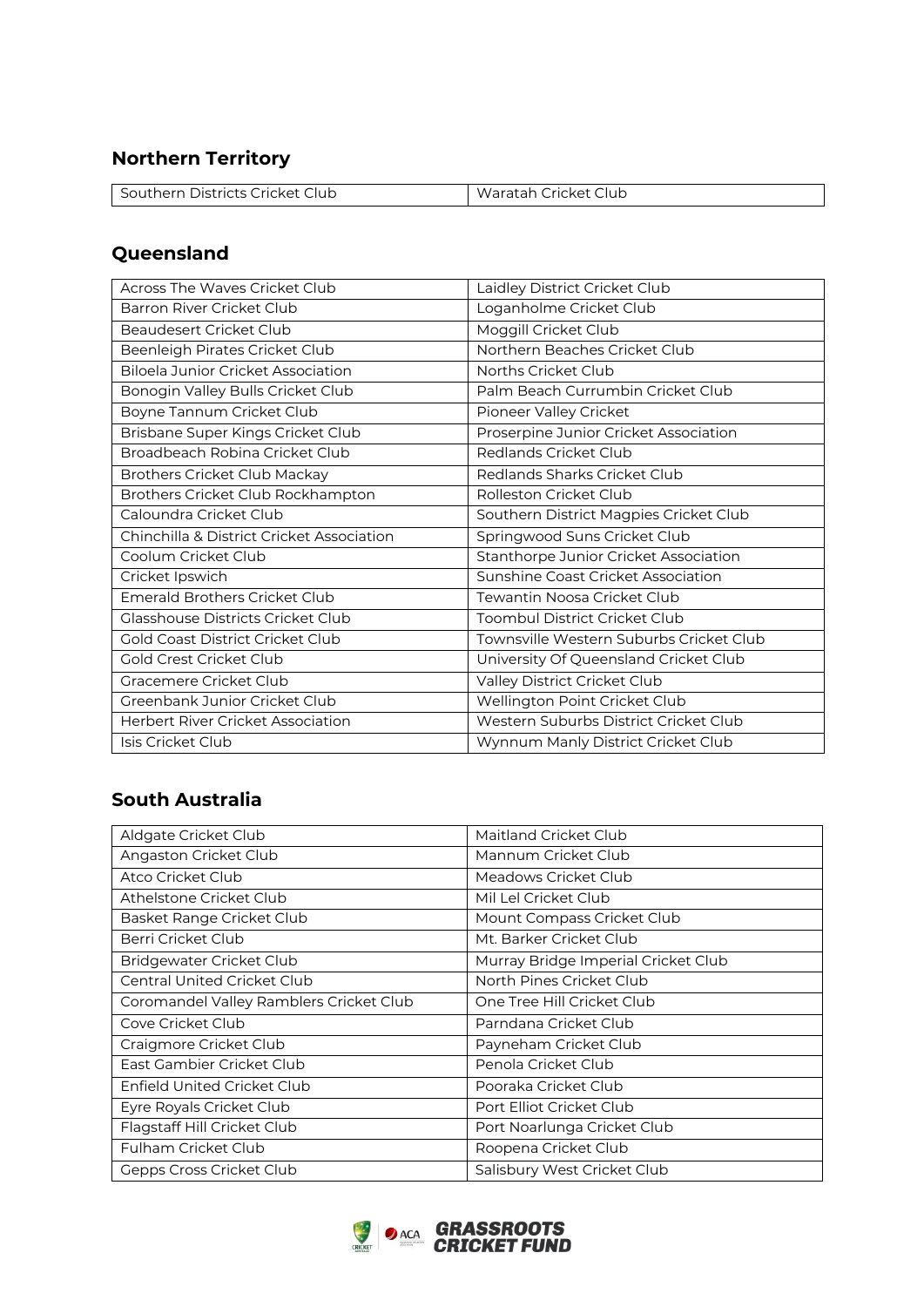| Gilbert Valley Cricket Club      | Sandy Creek Cricket Club           |
|----------------------------------|------------------------------------|
| Glenelg Ana Cricket Club         | South Gambier Cricket Club         |
| Golden Grove Cricket Club        | Southern District Cricket Club     |
| Goolwa Cricket Club              | Southern Eyre South Cricket Club   |
| Grange Cricket Club              | <b>Sturt District Cricket Club</b> |
| Hope Valley Cricket Club         | Tasman Cricket Club                |
| <b>ICC Sharks Cricket Club</b>   | Walkerville Cricket Club           |
| Jamestown Junior Cricket Club    | Warooka Cricket Club               |
| Kalangadoo Cricket Club          | <b>Willaston Cricket Club</b>      |
| Kensington District Cricket Club | Woodville District Cricket Club    |
| Lameroo Cricket Club             | Woodville Rechabite Cricket Club   |
| Lower North Cricket Club         | Yahl Cricket Club                  |
| Loxton Cricket Club              |                                    |

## **Tasmania**

| <b>Brighton District Cricket Club</b> | Snug Cricket Club                          |
|---------------------------------------|--------------------------------------------|
| Burnie Yeoman Cricket Club            | South Hobart/Sandy Bay Sharks Cricket Club |
| Devonport Orions Cricket Club         | Westbury Shamrocks Cricket Club            |
| Kingborough Knights Cricket Club      | Woodbridge Cricket Club                    |

## **Victoria**

| Aberfeldie Cricket Club                   | Longford Cricket Club                |
|-------------------------------------------|--------------------------------------|
| Aberfeldie St Johns Cricket Club          | Lyndale Cricket Club                 |
| Ainslie Park Cricket Club                 | Maffra Cricket Club                  |
| Airport West St Christophers Cricket Club | Maiden Gully Marist Cricket Club     |
| Altona Cricket Club                       | Mambourin Cricket Club               |
| Ashburton Willows Cricket Club            | Manningham Cricket Club              |
| Ashwood Sports Club                       | Manor Lakes Cricket Club             |
| Avyukt Aryahi Tarneit Cricket Club        | Meeniyan Dumbalk United Cricket Club |
| Bacchus Marsh Cricket Cub                 | Melbourne University Cricket Club    |
| Ballarat Redan Cricket Club               | Melton Centrals Cricket Club         |
| Bamawm-Lockington United Cricket Club     | Melton South Cricket Club            |
| <b>Banyule Cricket Club</b>               | Mentone Cricket Club                 |
| Barkly Street Uniting Church Cricket Club | Mitcham Cricket Club                 |
| Barooga Cricket Club                      | Monbulk Cricket Club                 |
| <b>Baxter Cricket Club</b>                | Moorooduc Cricket Club               |
| Beaconsfield Cricket Club                 | Mordialloc Cricket Club              |
| <b>Beaufort Cricket Club</b>              | Mornington Cricket Club              |
| <b>Belgrave Cricket Club</b>              | Morwell Cricket Club                 |
| Benalla Bushrangers Cricket Club          | Mountain Gate Cricket Club           |
| Bentleigh Uniting Cricket Club            | Mt Clear Cricket Club                |
| Berwick Strikers Cricket Club             | Murrumbeena Cricket Club             |
| Blackburn South Cricket Club              | Napoleons Sebastopol Cricket Club    |
| Bonbeach YCW Junior Cricket Club          | Newport Digman Cricket Club          |
| Boronia Cricket Club                      | Newtown & Chilwell Cricket Club      |
| Box Hill Action Indoor Sports             | Nichols Point Cricket Club           |
| Brighton Union Cricket Club               | NimbleHits Indoor Sports Centre      |
| <b>Buckley Park Cricket Club</b>          | North Shore Seagulls Cricket Club    |
| <b>Bulleen Cricket Club</b>               | Northcote Indoor Sports              |

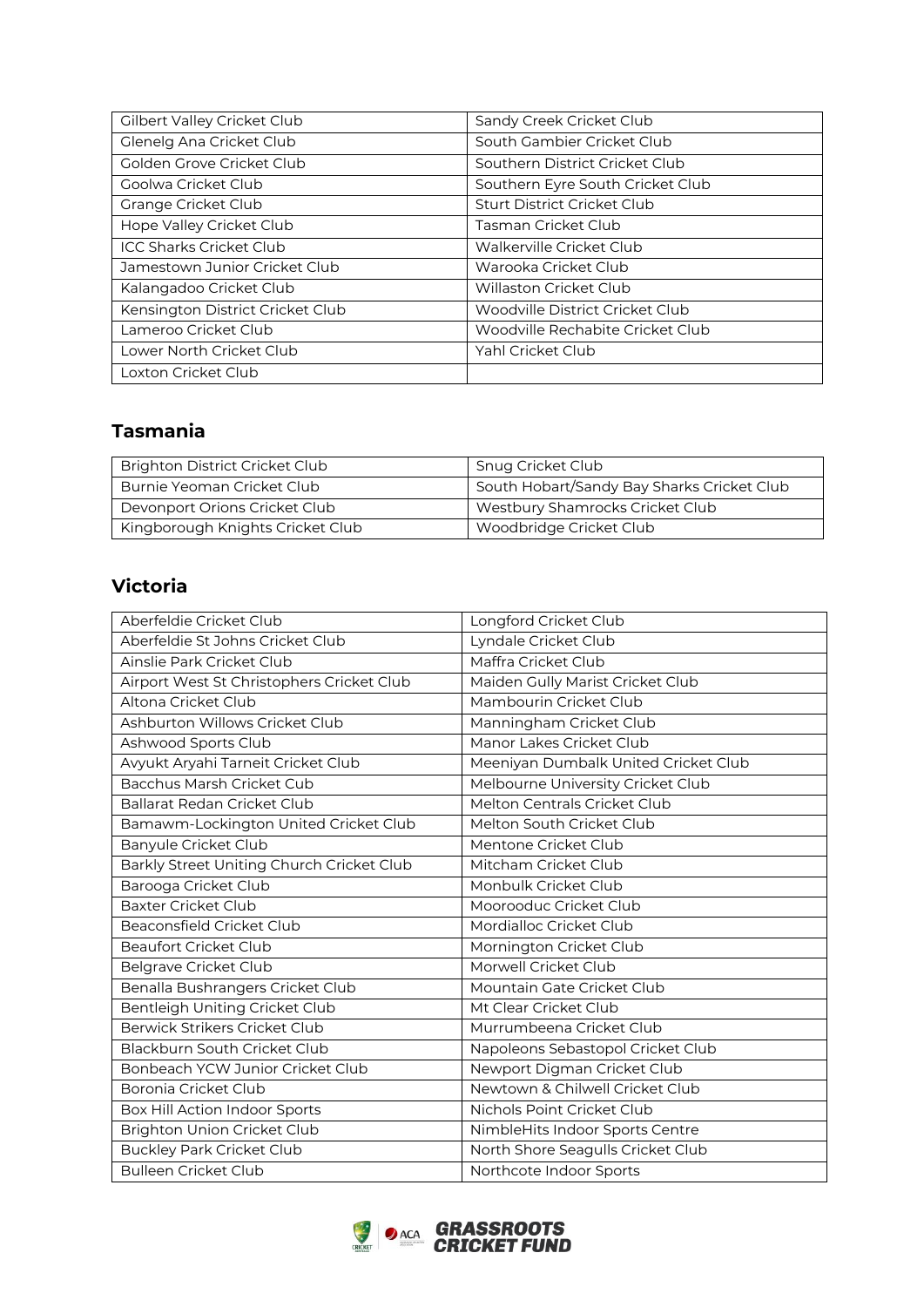| Buln Buln Cricket Club                  | Northcote United Cricket Club             |
|-----------------------------------------|-------------------------------------------|
| <b>Bundoora United Cricket Club</b>     | Norwood Cricket Club                      |
| <b>Buninyong Cricket Club</b>           | Notting Hill Brandon Park Cricket Club    |
| Burnside Springs United Cricket Club    | Nunawading Cricket Club                   |
| <b>Burwood Cricket Club</b>             | Oakleigh Cricket Club                     |
| Camberwell Magpies Cricket Club         | Orbost Cricket Club                       |
| Cardinia Cricket Club                   | Pakenham Cricket Club                     |
| Carlton Cricket Club                    | Park Orchards Cricket Club                |
| Caroline Springs Cricket Club           | Parkdale Cricket Club                     |
| Carrum Downs Cricket Club               | Parkdale United Cricket Club              |
| Casterton Cricket Club                  | Pascoe Vale Hadfield Cricket Club         |
| Caulfield Cricket Club                  | Plenty Cricket Club                       |
| Chirnside Park Cricket Club             | Plenty Valley Cricket Club                |
| Clyde Cricket Club                      | Point Cook Cricket Club                   |
| Colac Cricket Club                      | Portarlington Cricket Club                |
| Colts Phelans Cricket Club              | Portland Tigers Cricket Club              |
| Crib Point Cricket Club                 | Preston Cricket Club                      |
| <b>CUCC Kings</b>                       | Red Hill Cricket Club                     |
| Darebin Chargers Cricket Club           | Research Eltham Collegians Cricket Club   |
| Deakin University Cricket Club          | Reservoir Cobras Cricket Club             |
| Devon Meadows Cricket Club              | Richmond Cricket Club                     |
| Diggers Rest Bulla Village Cricket Club | Rosanna Cricket Club                      |
| Doncaster Cricket Club                  | Rovers United Bruck Cc                    |
| Donvale Cricket Club                    | Roxburgh Park Broadmeadows Cricket Club   |
| Echuca South Cricket Club               | Royal Bengal Sports Club                  |
| Eildon Park Cricket Club                | Sanctuary Lakes Cricket Club              |
| Euroa Cricket Club                      | Scoresby Cricket Club                     |
| Eynesbury Cricket Club                  | Seabrook Cricket Club                     |
| Ferntree Gully Footballers Cricket Club | Somerville Cricket Club                   |
| Fitzroy Doncaster Cricket Club          | South Barwon Cricket Club                 |
| Flemington Cricket Club                 | South Croydon Cricket Club                |
| Foster Cricket Club                     | South Melbourne Districts Sports Club     |
| Fountain Gate Cricket Club              | Spotswood Cricket Club                    |
| Frankston Peninsula Cricket Club        | Spring Creek Cricket Club                 |
| Gisborne Cricket Club                   | St David's Cricket Club                   |
| Glen Iris Cricket Club                  | St Marys Nagle Cricket Club               |
| Glen Waverley Cricket Club              | St Peter's Cricket Club                   |
| Glen Waverley Hawks Cricket Club        | St. Bernard's Old Collegians Cricket Club |
| Grampians Cricket Club                  | Strathmerton Cricket Club                 |
| Hallam Kalora Park Cricket Club         | Strathmore Cricket Club                   |
| Hampton Central Cricket Club            | Strathmore Heights Cricket Club           |
| Hanging Rock Cricket Club               | Swifts Great Western Cricket Club         |
| Heatherdale Cricket Club                | Sydenham Hillside Cricket Club            |
| Heatherhill Cricket Club                | Tarrington Cricket Club                   |
| Heathwood Cricket Club                  | Teesdale Cricket Club                     |
| Heytesbury Rebels Cricket Club          | Thomastown Cricket Club                   |
| Holy Trinity Cricket Club               | Tullamarine Cricket Club                  |
| <b>Hoppers Crossing Cricket Club</b>    | Tyabb Cricket Club                        |
| Horsham Saints Cricket Club             | United Tarneit Sports Club                |
| Hume Cricket Club                       | United Wyndham Sports Club                |
| Inverleigh Cricket Club                 | Vermont South Cricket Club                |
| Jeeralang Boolarra Cricket Club         | Wandella Cricket Club                     |
| Jindivick Cricket Club                  | Wangaratta City Colts Cricket Club        |